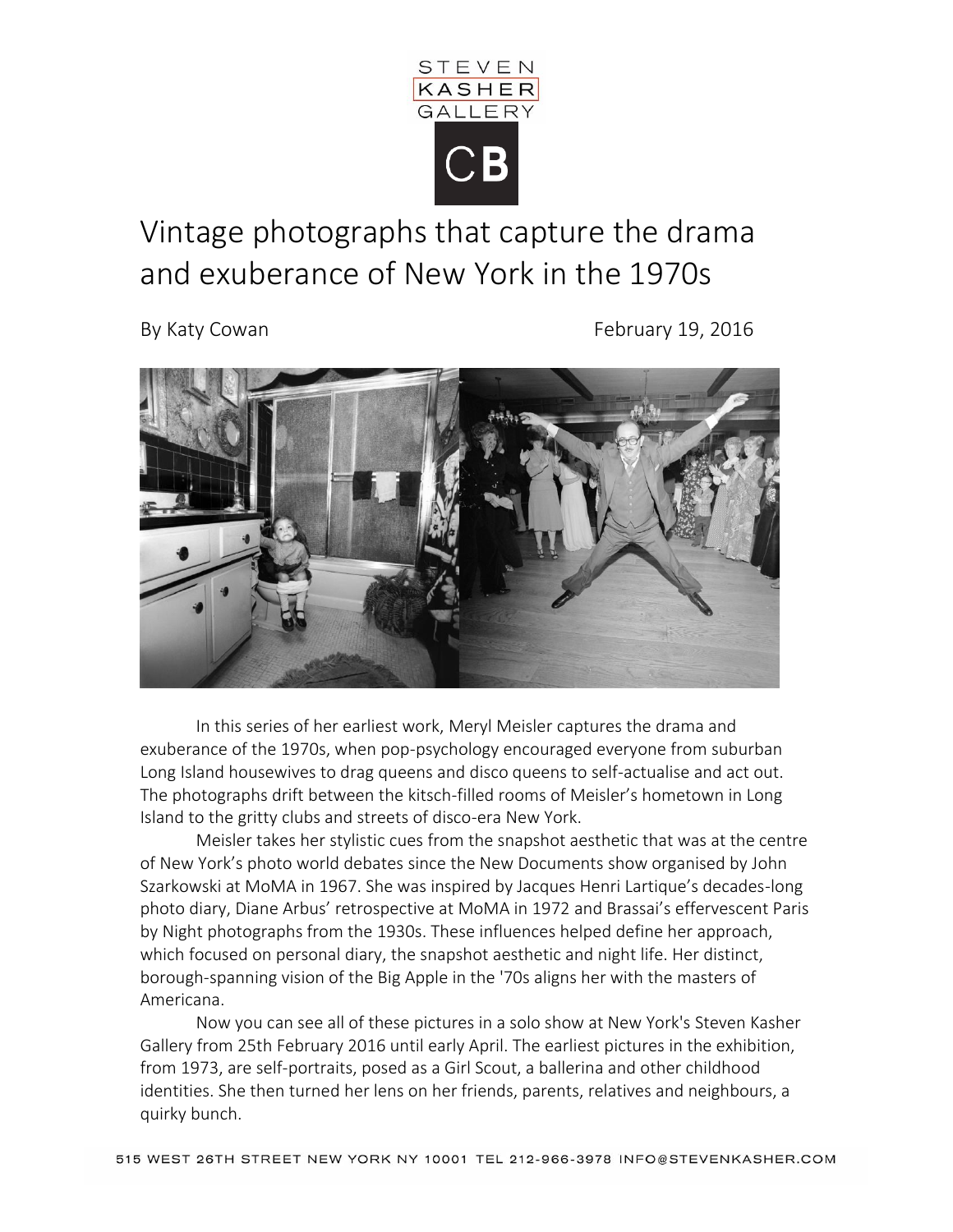

Meisler's hometown of Massapequa was nicknamed "Matzoh Pizza" because of its many Jewish and Italian families. Outlandish décor ruled, inspired by everything from French Empire to Mid-Century Modern, and a cast of lively characters was ready to ham it up at the drop of a hat. "Homes are dramas", Meisler said, and the people of "Matzoh Pizza" were in on the joke and eager for their moment in the spotlight.

Many of Meisler's photos document members of the "The Mystery Club," a group of 11 couples from nearby neighbourhoods who would take turns planning mystery outings. These took them everywhere from haunted houses, recording studios and hypnotists to the Continental Baths in New York City and a nudist camp in South Jersey. Posing coyly in front of their matching wallpaper and bedspreads and surrounded by ornately arranged tchotchkes, her subjects capture the pride and delight of people for whom the suburbs meant affordable homes and the chance to escape the urban streets that had become increasingly mean.

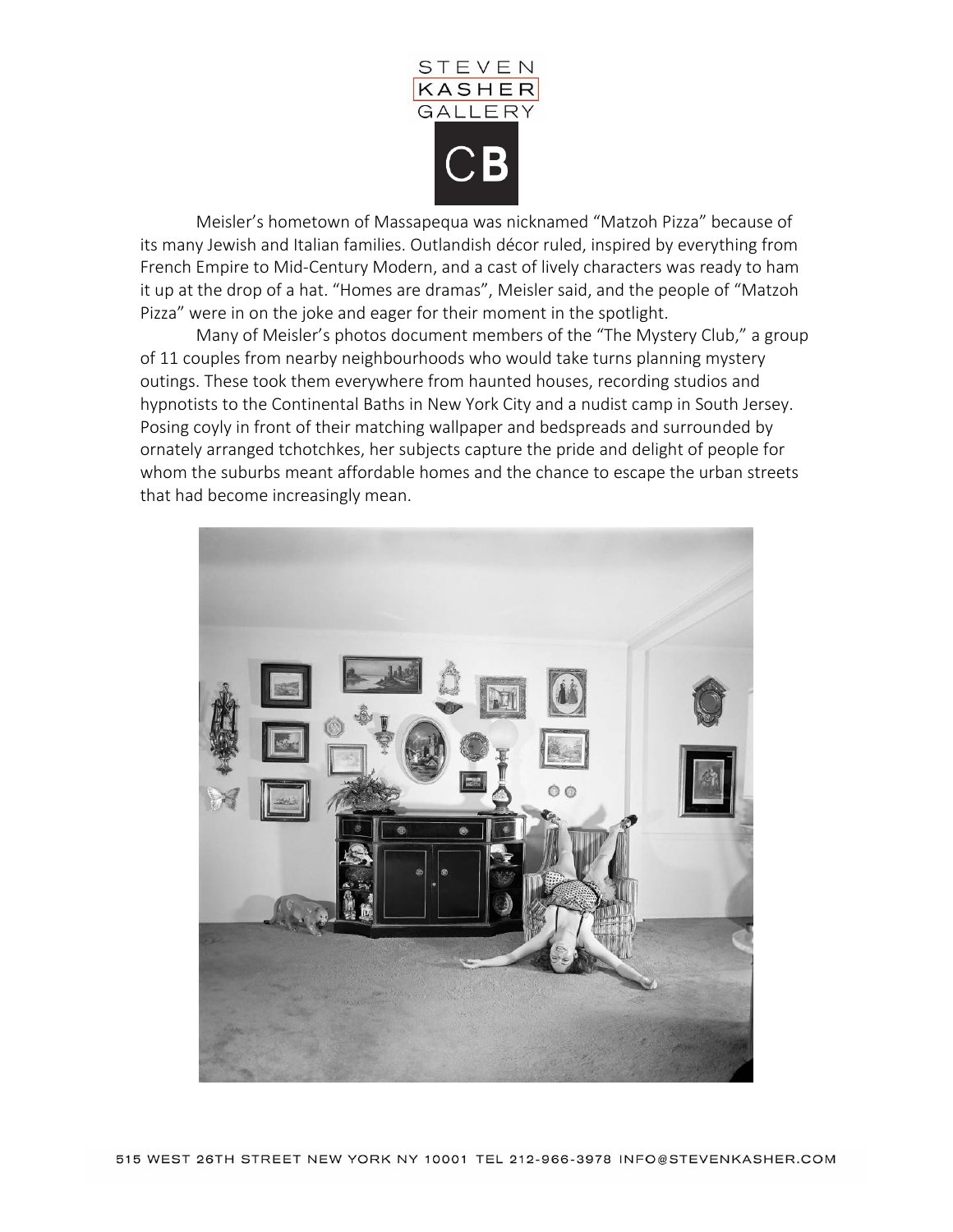

Moving back to the city from Wisconsin in 1975, Meisler worked as a freelance illustrator. She frequented the infamous New York clubs and discos, following a close-knit and diverse community of artists, feminists, drag queens, musicians and writers. She photographed the punks at CBGBs, there revelers at Studio 54 and the dancers at Playmates, Winks and The Magic Carpet where she worked as a hostess. Meisler's night life photos put her and the view in the middle of the no-holds barred hedonism of clubs like Hurrah, Les Mouches, Xenon and other cathartic hot spots.

Meisler was born in 1951 in the South Bronx and raised in North Massapequa, Long Island, NY. In 1973, while on an illustration course at the University of Wisconsin, Madison, Meisler enrolled in a photography class. She bought her first camera and began photographing while at home on Christmas Break. In 1975, she returned to New York City and studied with Lisette Model, continuing to photograph her hometown and the city around her. An absolute must-see.